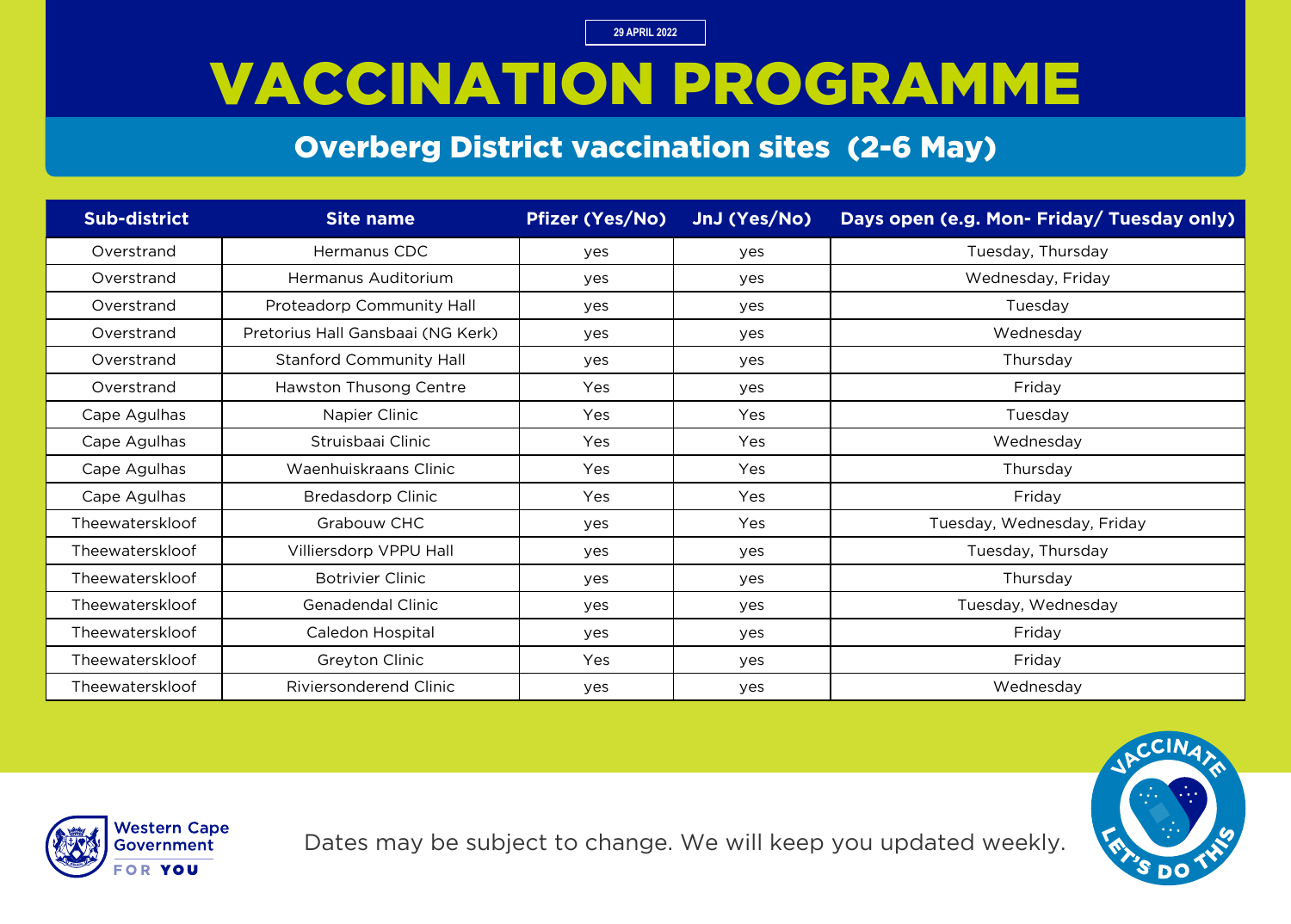# VACCINATION PROGRAMME

#### Cape Winelands District vaccination sites (2-6 May)

**29 APRIL 2022**

Dates may be subject to change. We will keep you updated weekly.



| <b>Sub-district</b>  | <b>Site name</b>                                 | <b>Pfizer</b> | <b>JnJ</b>        | Days open (e.g. Mon- Friday/         |
|----------------------|--------------------------------------------------|---------------|-------------------|--------------------------------------|
|                      |                                                  |               | (Yes/No) (Yes/No) | <b>Tuesday only)</b>                 |
| <b>Breede Valley</b> | De Doorns Clinic                                 | yes           | yes               | Tuesday, Wednesday, Thursday, Friday |
| <b>Breede Valley</b> | Empilisweni (Worcester) Clinic                   | yes           | yes               | Tuesday, Wednesday, Thursday, Friday |
| <b>Breede Valley</b> | Rawsonville Clinic                               | yes           | yes               | Tuesday, Wednesday, Thursday, Friday |
| <b>Breede Valley</b> | <b>Worcester Town Hall</b>                       | yes           | yes               | Tuesday & Thursday                   |
| <b>Breede Valley</b> | <b>Touws River Clinic</b>                        | yes           | yes               | Tuesday, Wednesday, Thursday, Friday |
| <b>Breede Valley</b> | Orchard Clinic                                   | yes           | yes               | Tuesday, Wednesday, Thursday, Friday |
| <b>Breede Valley</b> | Sandhills Clinic                                 | yes           | yes               | Tuesday, Wednesday, Thursday, Friday |
| <b>Breede Valley</b> | Worcester CDC                                    | yes           | yes               | Tuesday, Wednesday, Thursday, Friday |
| Drakenstein          | Dalvale Clinic                                   | yes           | yes               | Tuesday                              |
| Drakenstein          | Gouda Clinic                                     | yes           | yes               | Tuesday, Wednesday, Thursday, Friday |
| Drakenstein          | Huis McCrone Clinic                              | yes           | yes               | Friday                               |
| Drakenstein          | Klein Drakenstein Clinic                         | yes           | yes               | Friday                               |
| Drakenstein          | Mbekweni CDC                                     | yes           | yes               | Friday                               |
| Drakenstein          | Nieuwedrift Clinic                               | yes           | yes               | Tuesday, Wednesday, Thursday, Friday |
| Drakenstein          | Patriot Plein Clinic                             | yes           | yes               | Thursday                             |
| Drakenstein          | Saron Clinic                                     | yes           | yes               | Friday                               |
| Drakenstein          | Soetendal Clinic                                 | yes           | yes               | Friday                               |
| Drakenstein          | Phola Park Clinic                                | yes           | yes               | Friday                               |
| Drakenstein          | Simondium Clinic                                 | yes           | yes               | Tuesday, Wednesday, Thursday, Friday |
| Drakenstein          | Wellington CDC                                   | yes           | yes               | Friday                               |
| Drakenstein          | <b>TC Newman CDC</b>                             | yes           | yes               | Tuesday, Wednesday, Thursday, Friday |
| Drakenstein          | <b>Windmeul Clinic</b>                           | yes           | yes               | Tuesday, Wednesday, Thursday, Friday |
| Drakenstein          | Shoprite Paarl                                   | yes           | yes               | Tuesday, Wednesday, Thursday, Friday |
| Langeberg            | <b>Bergsig Clinic</b>                            | yes           | yes               | Friday                               |
| Langeberg            | <b>Happy Valley Clinic</b>                       | Yes           | yes               | Thursday                             |
| Langeberg            | McGregor Clinic                                  | yes           | yes               | Wednesday                            |
| Langeberg            | Montagu Clinic                                   | yes           | yes               | Tuesday, Wednesday, Thursday, Friday |
| Langeberg            | Chris Van Zyl Hall                               | yes           | yes               | Thursday                             |
| Langeberg            | Zolani Clinic                                    | yes           | yes               | Tuesday                              |
| Langeberg            | Old Thatch Roof Clinic                           | yes           | yes               | Tuesday, Wednesday, Thursday, Friday |
| Stellenbosch         | Cloetesville CDC                                 | yes           | yes               | Tuesday, Wednesday, Thursday, Friday |
| Stellenbosch         | Don and Pat Bilton Clinic                        | yes           | yes               | Wednesday                            |
| Stellenbosch         | <b>Groendal Clinic</b>                           | yes           | yes               | Tuesday, Wednesday, Thursday, Friday |
| Stellenbosch         | <b>Idas Valley Clinic</b>                        | yes           | yes               | Tuesday, Wednesday, Thursday, Friday |
| Stellenbosch         | Kayamandi Clinic                                 | yes           | yes               | Tuesday, Wednesday, Thursday, Friday |
| Stellenbosch         | Klapmuts Clinic                                  | yes           | yes               | Tuesday, Wednesday, Thursday, Friday |
| Stellenbosch         | Kylemore Clinic                                  | yes           | yes               | Thursday                             |
| Stellenbosch         | Stellenbosch Hospital                            | yes           | yes               | Tuesday, Wednesday, Thursday, Friday |
| Stellenbosch         | University of Stellenbosch Lentelus Sportsground | yes           | yes               | Tuesday, Wednesday, Thursday, Friday |
| Stellenbosch         | Distell Bergkelder Vaccination Centre            | yes           | yes               | Tuesday, Wednesday, Thursday, Friday |
| Witzenberg           | Bella Vista Clinic                               | yes           | yes               | Thursday                             |
| Witzenberg           | Ceres Clinic                                     | yes           | yes               | Wednesday                            |
| Witzenberg           | Ceres Hospital                                   | yes           | yes               | Tuesday, Wednesday, Thursday, Friday |
| Witzenberg           | Nduli Clinic                                     | yes           | yes               | Tuesday                              |
| Witzenberg           | Op die Berg Clinic                               | yes           | yes               | Tuesday                              |
| Witzenberg           | Tulbagh Clinic                                   | yes           | yes               | Wednesday                            |
| Witzenberg           | <b>Wolseley Clinic</b>                           | yes           | yes               | Friday                               |

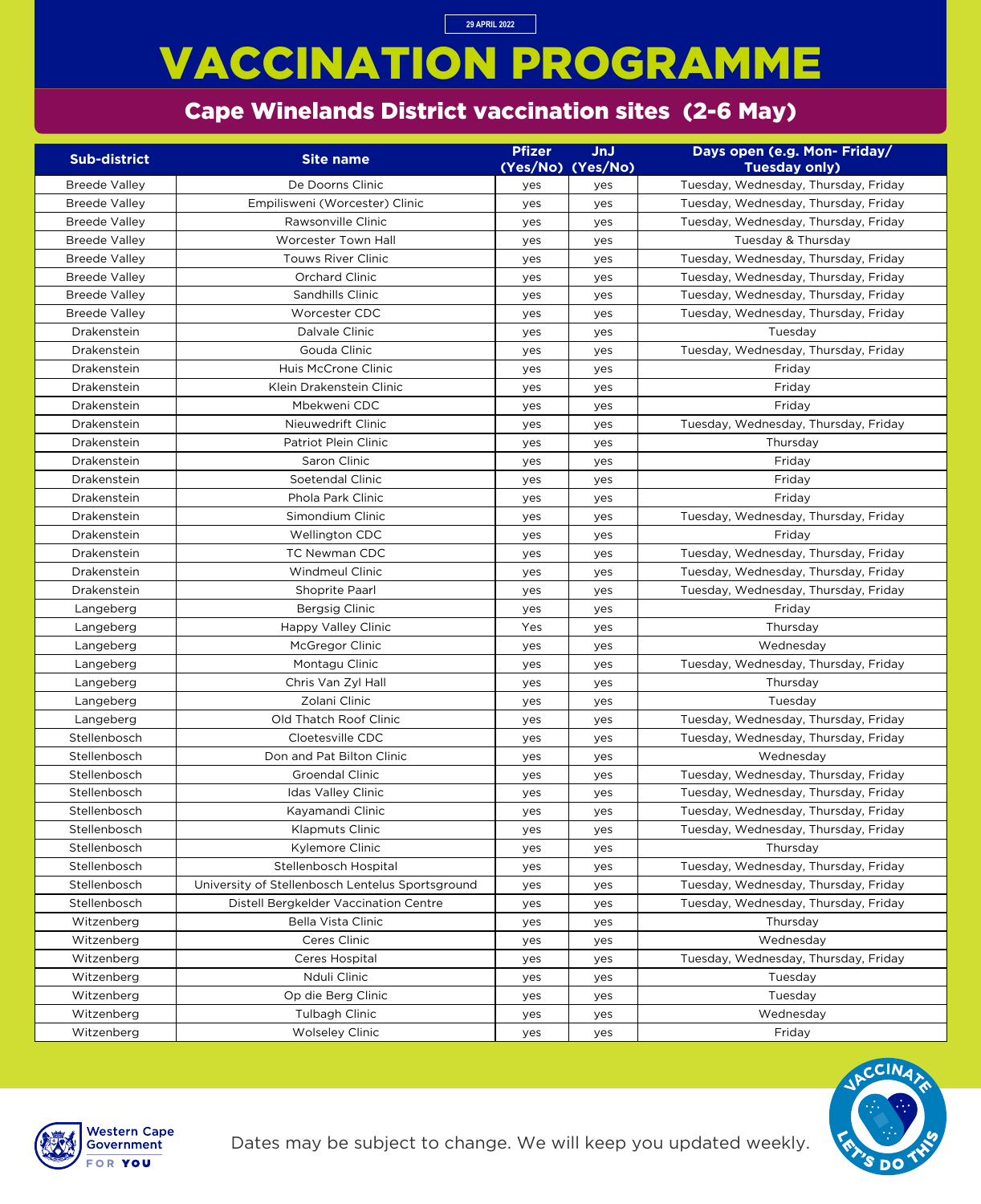# VACCINATION PROGRAMME

#### Central Karoo District vaccination sites (2-6 May)

| Sub-district                      | Site name              | <b>Pfizer</b><br>(Yes/No) | JnJ<br>(Yes/No) | Days open (e.g. Mon- Friday/<br>Tuesday only) |
|-----------------------------------|------------------------|---------------------------|-----------------|-----------------------------------------------|
| <b>Beaufort West Municipality</b> | Murraysburg Clinic     | yes                       | yes             | Wednesday & Friday                            |
| <b>Beaufort West Municipality</b> | Hillside Clinic        | yes                       | yes             | Friday                                        |
| <b>Beaufort West Municipality</b> | Kwa Mandlenkosi Clinic | Yes                       | Yes             | Tuesday & Friday                              |
| <b>Beaufort West Municipality</b> | Nieuveldpark           | yes                       | yes             | Tuesday & Thursday                            |
| Laingsburg Sub District           | Laingsburg             | yes                       | yes             | Friday                                        |
| <b>Prince Albert Sub District</b> | Prince Albert          | yes                       | yes             | Friday                                        |



Dates may be subject to change. We will keep you updated weekly.

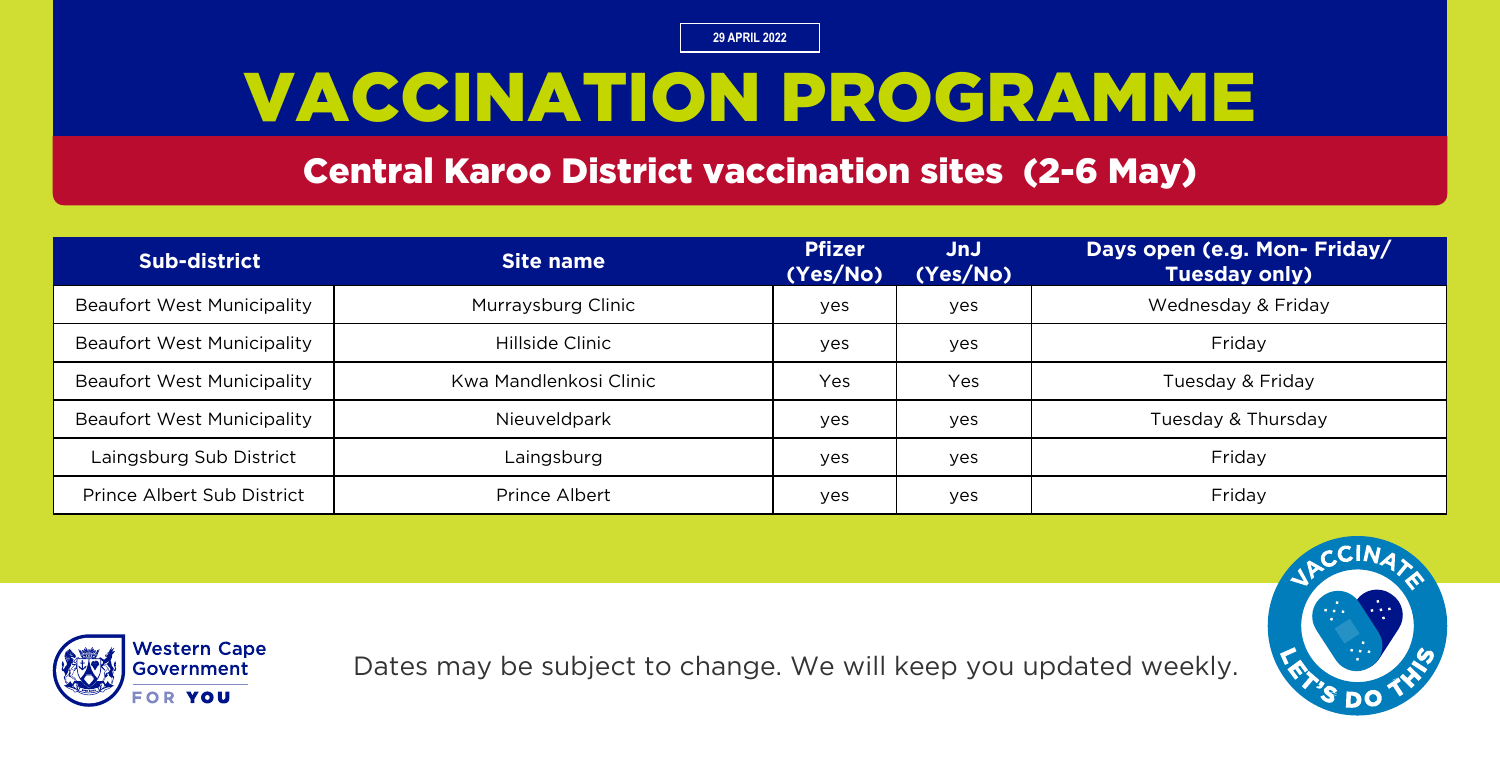# VACCINATION PROGRAMME

**29 APRIL 2022**

#### Garden Route District vaccination sites (2-6 May)

| <b>Sub-district</b> | <b>Site name</b>                  | <b>Pfizer (Yes/No)</b> | JnJ (Yes/No) | Days open (e.g. Mon- Friday/<br><b>Tuesday only)</b> |
|---------------------|-----------------------------------|------------------------|--------------|------------------------------------------------------|
| Knysna              | Knysna Town Hall                  | Yes                    | Yes          | Wednesday                                            |
| Knysna              | Knysna Community Day Centre       | Yes                    | Yes          | Tuesday, Wednesday & Thursday                        |
| Knysna              | Sedgefield Clinic                 | Yes                    | Yes          | Friday                                               |
| Knysna              | <b>Keurhoek Clinic</b>            | Yes                    | Yes          | Friday                                               |
| Knysna              | Khayalethu Clinic                 | Yes                    | Yes          | Wednesday                                            |
| Knysna              | Hornlee Clinic                    | Yes                    | Yes          | Thursday                                             |
| Knysna              | Knysna Town Clinic                | Yes                    | Yes          | Tuesday                                              |
| <b>Bitou</b>        | New Horizons Clinic               | Yes                    | Yes          | Wednesday                                            |
| <b>Bitou</b>        | Crags Clinic                      | Yes                    | Yes          | Thursday                                             |
| <b>Bitou</b>        | Kwanokuthula Clinic               | Yes                    | Yes          | Friday                                               |
| <b>Bitou</b>        | Kranshoek Clinic                  | Yes                    | Yes          | Tuesday                                              |
| George              | Thembalethu CDC (Sandkraal road)  | Yes                    | Yes          | Tuesday, Wednesday, Thursday & Friday                |
| George              | George Central Clinic             | Yes                    | Yes          | Tuesday, Wednesday, Thursday & Friday                |
| George              | Pacaltsdorp Clinic                | Yes                    | Yes          | Tuesday, Wednesday, Thursday & Friday                |
| George              | Uniondale Hospital                | Yes                    | Yes          | Tuesday, Wednesday, Thursday & Friday                |
| Hessequa            | Melkhoutfontein Satellite Clinic  | Yes                    | Yes          | Friday                                               |
| Hessequa            | Riversdale Clinic                 | Yes                    | Yes          | Tuesday, Thursday & Friday                           |
| Hessequa            | Albertinia Clinic                 | Yes                    | Yes          | Thursday & Friday                                    |
| Hessequa            | Slangrivier Satellite clinic      | Yes                    | Yes          | Friday                                               |
| Hessequa            | <b>Still Bay Satellite Clinic</b> | Yes                    | Yes          | Wednesday & Thursday                                 |
| Hessequa            | Heidelberg Clinic                 | Yes                    | Yes          | Wednesday & Friday                                   |
| Kannaland           | Calitzdorp Clinic                 | Yes                    | Yes          | Tuesday, Wednesday & Thursday                        |
| Kannaland           | Ladismith Clinic                  | Yes                    | Yes          | Tuesday, Wednesday, Thursday, Friday                 |
| Kannaland           | Zoar Clinic                       | Yes                    | Yes          | Tuesday & Thursday                                   |
| Kannaland           | Amalienstein Clinic               | Yes                    | Yes          | Wednesday                                            |
| Mossel Bay          | Asla Clinic                       | Yes                    | Yes          | Tuesday, Wednesday, Thursday, Friday                 |
| Mossel Bay          | Alma Community Day Centre         | Yes                    | Yes          | Tuesday, Thursday, Friday                            |
| Mossel Bay          | <b>Great Brak River Clinic</b>    | Yes                    | Yes          | Wednesday, Thursday, Friday                          |
| Mossel Bay          | D'Almeida Community Day Centre    | Yes                    | Yes          | Tuesday, Wednesday, Thursday, Friday                 |
| Oudtshoorn          | Oudtshoorn Clinic                 | Yes                    | Yes          | Wednesday, Friday                                    |
| Oudtshoorn          | <b>Toekomsrus Clinic</b>          | Yes                    | Yes          | Thursday                                             |
| Oudtshoorn          | Bongolethu Clinic                 | Yes                    | Yes          | Wednesday, Friday                                    |
| Oudtshoorn          | <b>Bridgeton Clinic</b>           | Yes                    | Yes          | Wednesday, Friday                                    |
| Oudtshoorn          | Dysselsdorp                       | Yes                    | Yes          | Friday                                               |
| Oudtshoorn          | De Rust Clinic                    | Yes                    | Yes          | Friday                                               |



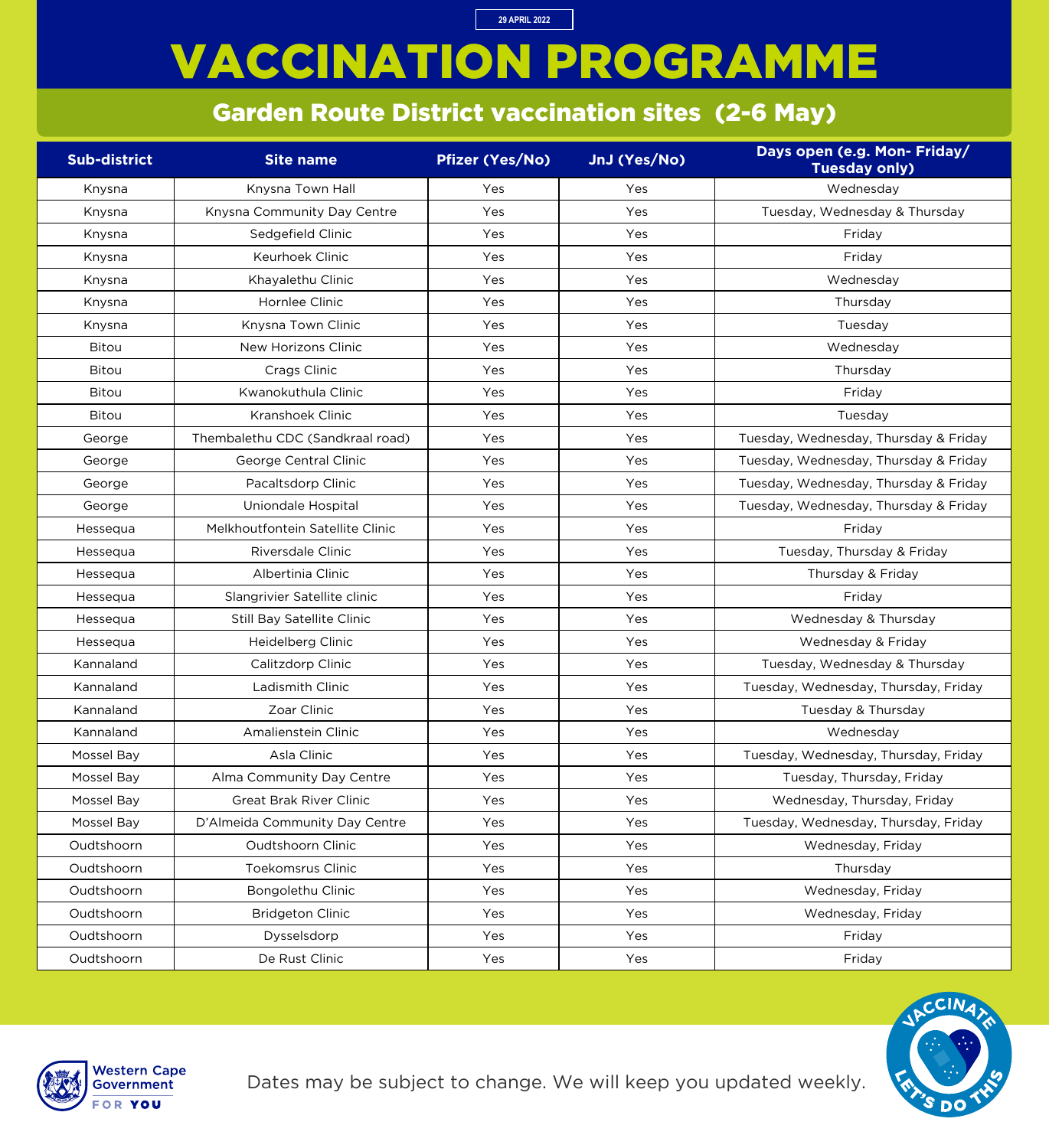# VACCINATION PROGRAMME

#### Northern/Tygerberg vaccination sites (2-6 May)

| Sub-district | <b>Site name</b>                     | <b>Pfizer (Yes/No)</b> | JnJ (Yes/No) | Days open (e.g. Mon- Friday/<br><b>Tuesday only)</b> |
|--------------|--------------------------------------|------------------------|--------------|------------------------------------------------------|
| Northern     | Kraaifontein CHC, Cipla Container    | yes                    | yes          | Tuesday, Wednesday, Thursday, Friday                 |
| Northern     | Durbanville CDC                      | yes                    | yes          | Wednesday and Friday                                 |
| Northern     | <b>Bothasig CDC</b>                  | yes                    | yes          | Tuesday, Wednesday, Thursday                         |
| Northern     | <b>Bloekombos Clinic</b>             | yes                    | yes          | Tuesday and Thursday                                 |
| Northern     | <b>Brackenfell Clinic</b>            | yes                    | yes          | Tuesday, Wednesday, Thursday, Friday                 |
| Northern     | Wallacedene Clinic                   | yes                    | yes          | Tuesday, Wednesday, Thursday, Friday                 |
| Tygerberg    | Adriaanse Clinic                     | yes                    | yes          | Tuesday, Wednesday, Thursday, Friday                 |
| Tygerberg    | Delft South Clinic                   | yes                    | yes          | Tuesday, Wednesday, Thursday, Friday                 |
| Tygerberg    | St. Vincent CDC                      | yes                    | yes          | Tuesday, Wednesday, Thursday, Friday                 |
| Tygerberg    | <b>Bishop Lavis CDC</b>              | yes                    | yes          | Tuesday, Wednesday, Thursday, Friday                 |
| Tygerberg    | Delft CHC                            | yes                    | yes          | Tuesday, Wednesday, Thursday, Friday                 |
| Tygerberg    | Elsies River CHC                     | yes                    | yes          | Tuesday, Wednesday, Thursday, Friday                 |
| Tygerberg    | Ruyterwacht CDC                      | yes                    | yes          | Wednesday and Friday                                 |
| Tygerberg    | <b>Bellville South</b>               | yes                    | yes          | Wednesday and Friday                                 |
| Tygerberg    | Reed Street CDC                      | yes                    | yes          | Tuesday, Wednesday, Thursday, Friday                 |
| Tygerberg    | Parow CDC                            | yes                    | yes          | Wednesday                                            |
| Tygerberg    | Symphony Way CDC                     | yes                    | yes          | Tuesday, Wednesday, Thursday, Friday                 |
| Tygerberg    | Ravensmead CDC                       | yes                    | yes          | Tuesdays and Thursdays                               |
| Tygerberg    | Disa Hall, Tygerberg Hospital campus | yes                    | yes          | Tuesday, Wednesday, Thursday, Friday                 |



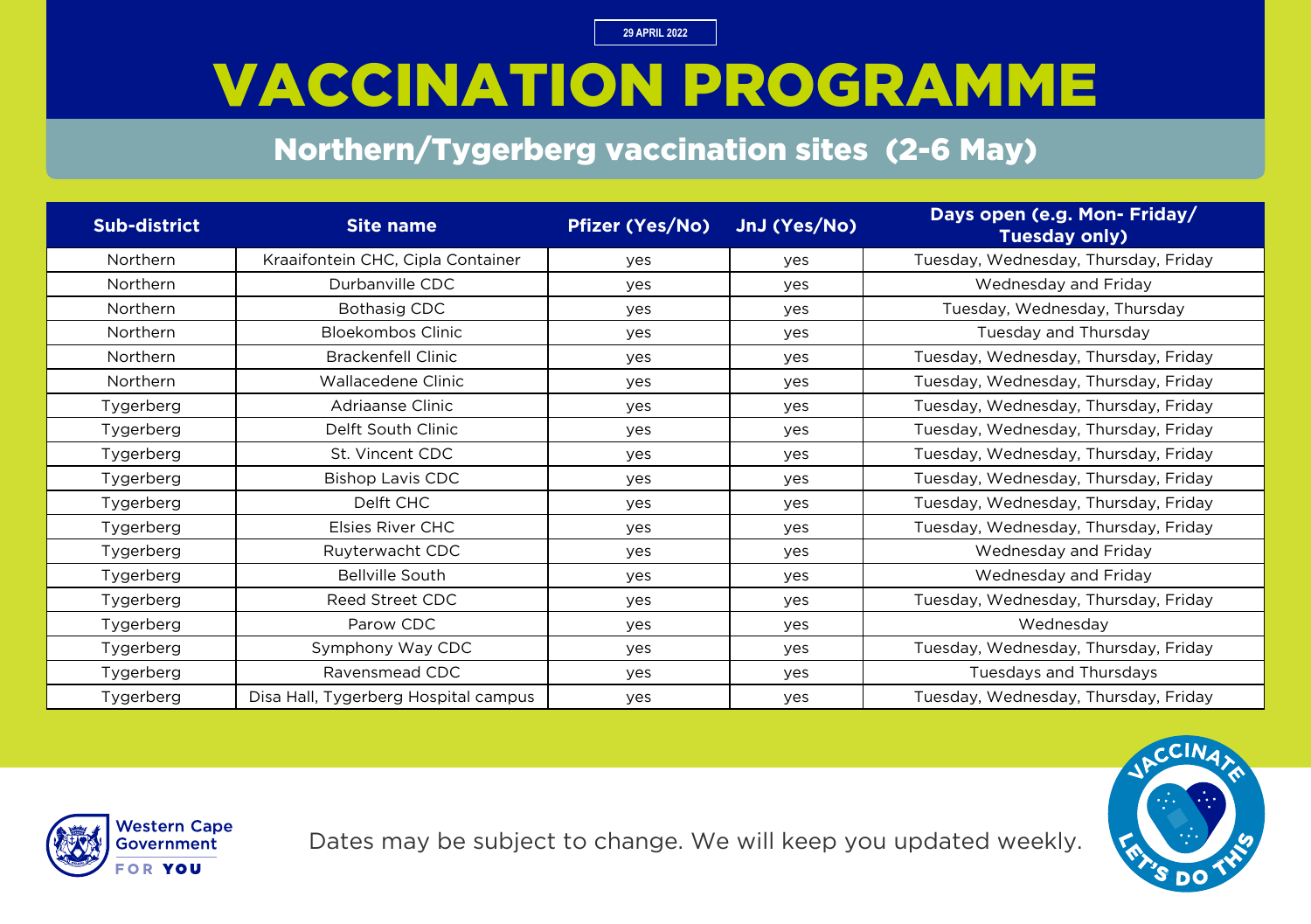### VACCINATION PROGRAMME

#### Southern/Western vaccination sites (2-6 May)

| <b>Sub-district</b> | <b>Site name</b>                       | <b>Pfizer (Yes/No)</b> | JnJ (Yes/No) | Days open (e.g. Mon- Friday/<br><b>Tuesday only)</b> |
|---------------------|----------------------------------------|------------------------|--------------|------------------------------------------------------|
| Southern            | Ocean View Civic Centre                | yes                    | yes          | Wednesday - Thursday                                 |
| Southern            | Pelican Park CDC                       | yes                    | yes          | Tuesdays                                             |
| Southern            | Seawinds Clinic                        | yes                    | yes          | Tuesdays                                             |
| Southern            | <b>Retreat CHC</b>                     | yes                    | yes          | Tuesday - Friday                                     |
| Southern            | Lotus River CHC                        | yes                    | no           | Tuesday - Friday                                     |
| Southern            | Lady Michaelis CDC                     | yes                    | yes          | Tuesday - Friday                                     |
| Southern            | DP Marais Hospital                     | yes                    | yes          | Tuesday - Friday                                     |
| Southern            | <b>False Bay Hospital</b>              | yes                    | yes          | Tuesday - Friday                                     |
| Southern            | <b>Grassy Park Civic Centre</b>        | yes                    | no           | Tuesday - Friday                                     |
| Southern            | House of Hope (Hout Bay)               | yes                    | yes          | Wednesday, Friday                                    |
| Southern            | Iziko Lobomi (Imizamo Yethu)           | yes                    | yes          | Tuesday                                              |
| Southern            | Hangberg Hub                           | Yes                    | yes          | Thursday                                             |
| Western             | District Six CDC                       | yes                    | no           | Tuesday - Friday                                     |
| Western             | Vanguard CHC                           | yes                    | yes          | Tuesday - Friday                                     |
| Western             | Saxon Sea Community Hall               | yes                    | yes          | Tuesday - Friday                                     |
| Western             | New Somerset Hospital                  | yes                    | yes          | Tuesday - Friday                                     |
| Western             | Mamre CDC                              | yes                    | yes          | Tuesday - Friday                                     |
| Western             | Kensington CDC                         | yes                    | no           | Tuesday - Friday                                     |
| Western             | Du Noon CHC                            | yes                    | no           | Tuesday - Friday                                     |
| Western             | UCT Community of Hope Vaccination Site | yes                    | yes          | Tuesday - Saturday                                   |
| Western             | Maitland CDC                           | yes                    | yes          | Tuesday - Friday                                     |



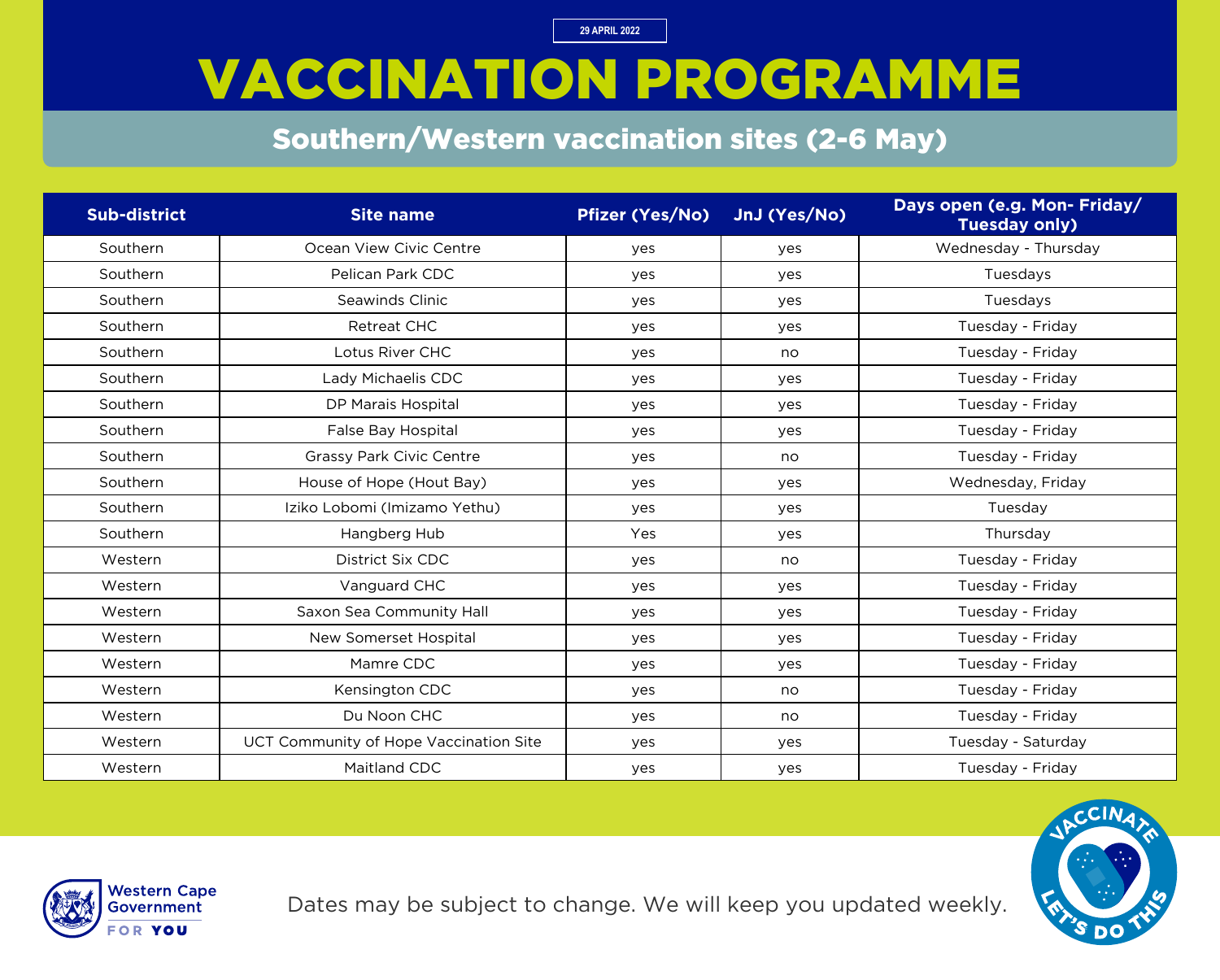# VACCINATION PROGRAMME

#### Eastern/Khayelitsha vaccination sites (2-6 May)

| Sub-district | <b>Site name</b>                         | <b>Pfizer (Yes/No)</b> | JnJ (Yes/No) | Days open (e.g. Mon- Friday/<br><b>Tuesday only)</b> |
|--------------|------------------------------------------|------------------------|--------------|------------------------------------------------------|
| Eastern      | Dr Ivan Tomms CDC                        | Yes                    | Yes          | Tuesday - Friday                                     |
| Eastern      | <b>Charles Morkel Hall</b>               | Yes                    | Yes          | Tuesday - Friday                                     |
| Eastern      | Eerste River Hospital                    | Yes                    | Yes          | Tuesday - Friday                                     |
| Eastern      | <b>Gustrouw CDC</b>                      | Yes                    | Yes          | Tuesday - Friday                                     |
| Eastern      | Helderberg Hospital                      | Yes                    | Yes          | Tuesday - Friday                                     |
| Khayelitsha  | Khayelitsha (Site B) CHC Cipla Container | Yes                    | Yes          | Tuesday - Friday                                     |
| Khayelitsha  | Khayelitsha Hospital                     | Yes                    | Yes          | Tuesday - Friday                                     |
| Eastern      | Kleinvlei Recreational Hall              | Yes                    | Yes          | Tuesday - Friday                                     |
| Eastern      | Macassar CDC                             | Yes                    | Yes          | Tuesday - Friday                                     |
| Eastern      | Mfuleni CDC                              | Yes                    | Yes          | Tuesday - Friday                                     |
| Khayelitsha  | Michael Mapongwana CDC                   | Yes                    | Yes          | Tuesday - Friday                                     |
| Khayelitsha  | Nolungile CDC                            | Yes                    | Yes          | Tuesday - Friday                                     |
| Eastern      | Nomzamo CDC                              | Yes                    | Yes          | Tuesday - Friday                                     |



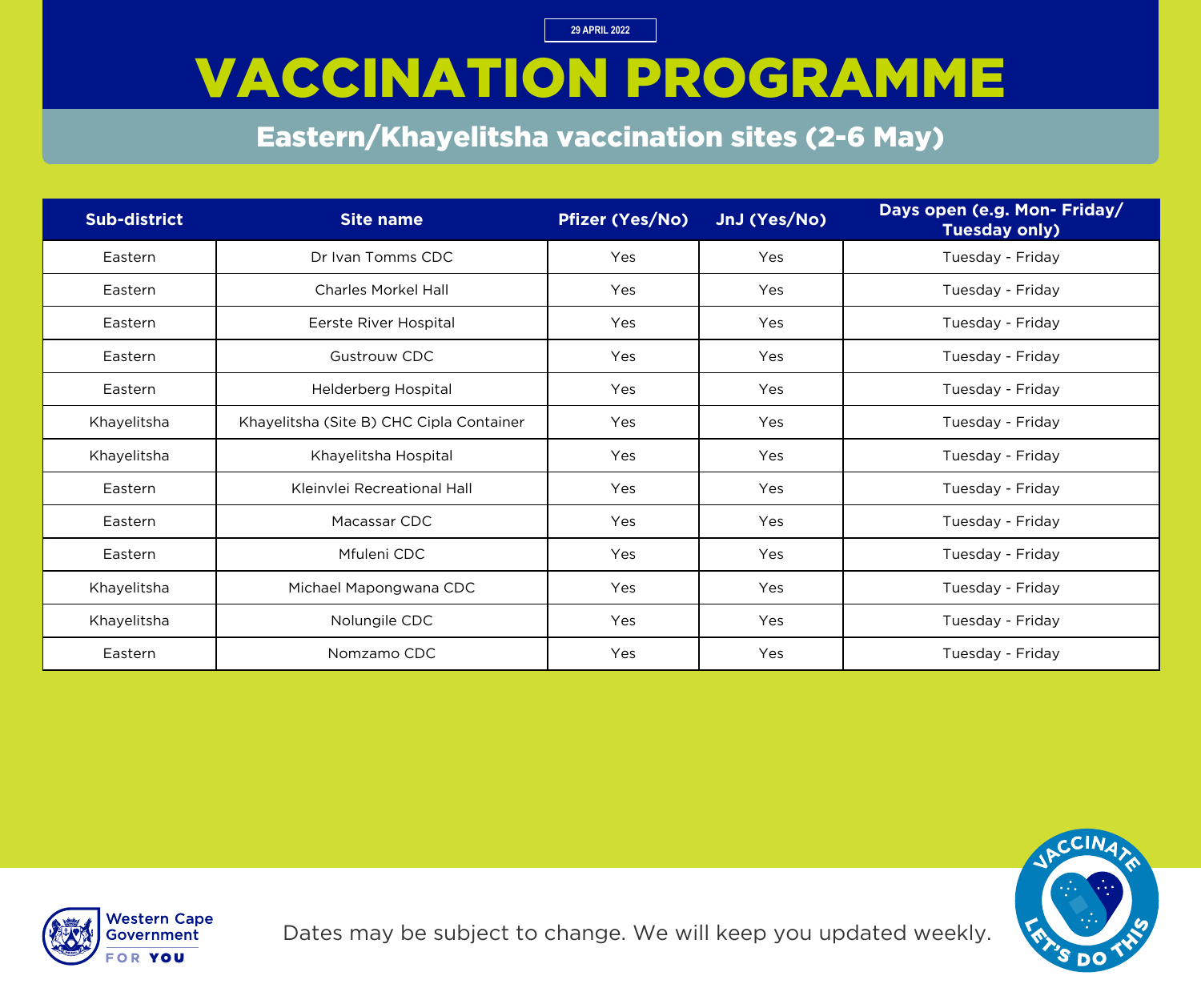# VACCINATION PROGRAMME

#### Klipfontein/Mitchells Plain vaccination sites (2-6 May)

| Sub-district    | Site name                         | <b>Pfizer (Yes/No)</b> | JnJ (Yes/<br>No) | Days open (e.g. Mon- Friday/<br><b>Tuesday only)</b> |
|-----------------|-----------------------------------|------------------------|------------------|------------------------------------------------------|
| Klipfontein     | Cross Roads CDC                   | Yes                    | Yes              | Tuesday - Friday                                     |
| Klipfontein     | Heideveld CDC                     | Yes                    | Yes              | Tuesday - Friday                                     |
| Klipfontein     | Gugulethu CHC                     | Yes                    | Yes              | Monday-Sunday                                        |
| Klipfontein     | Inzame Zabantu CDC                | Yes                    | Yes              | Tuesday - Friday                                     |
| Klipfontein     | Nyanga CDC                        | Yes                    | Yes              | Tuesday - Friday                                     |
| Klipfontein     | Dr Abdurahman CDC                 | Yes                    | Yes              | Tuesday - Friday                                     |
| Klipfontein     | Hanover Park CDC                  | Yes                    | Yes              | Monday - Sunday                                      |
| Mitchells Plain | Mitchells Plain CHC               | Yes                    | Yes              | Monday - Sunday                                      |
| Mitchells Plain | Mitchells Plain District Hospital | Yes                    | Yes              | Tuesday - Friday                                     |





Dates may be subject to change. We will keep you updated weekly.